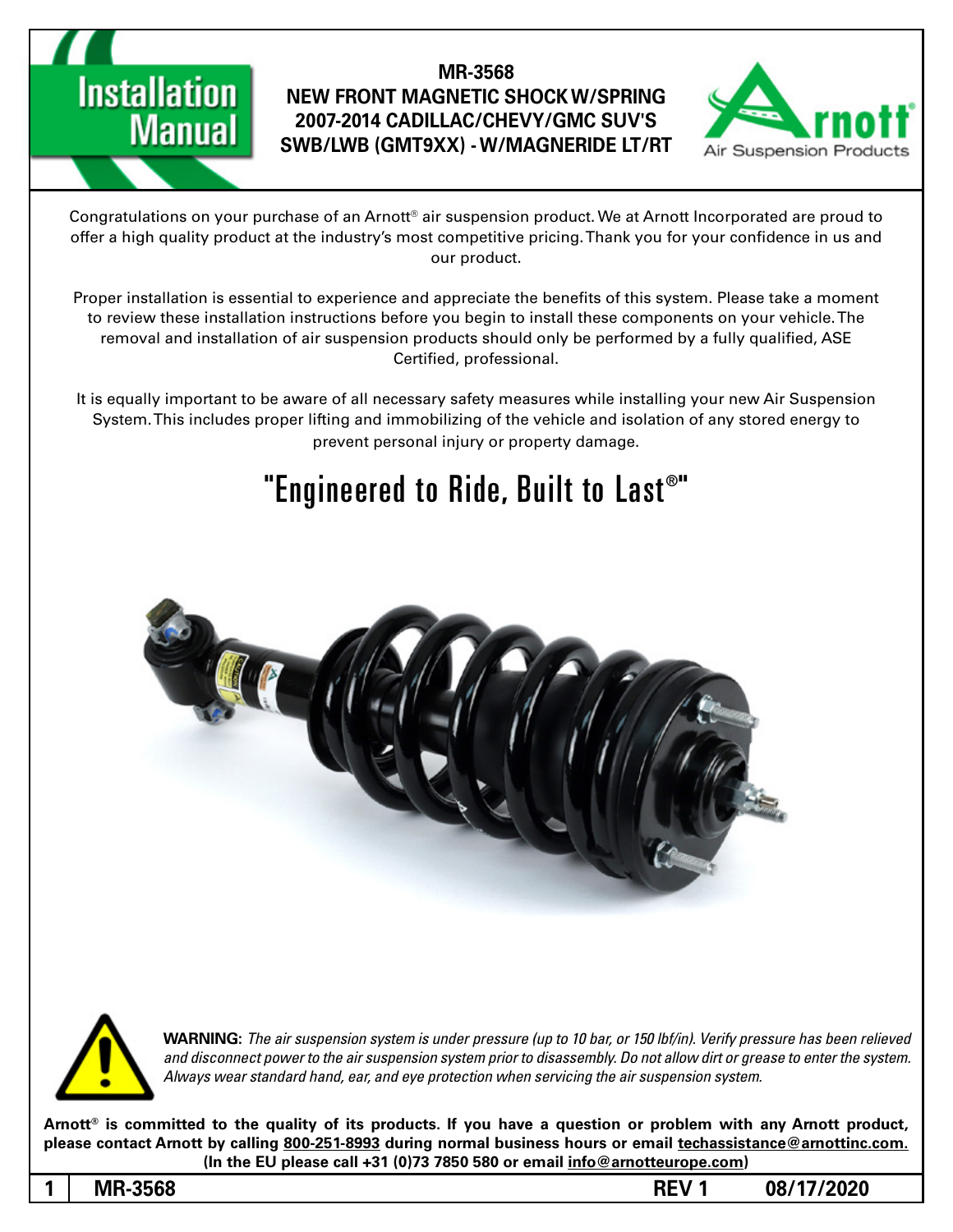

### **GENERAL INFORMATION:**

**Installation** 

**Manual** 

Reading this manual signifies your agreement to the terms of the general release, waiver of liability, and hold harmless agreement, the full text of which is available at www.arnottinc.com.

- $\bullet$  Not to be stored below 5<sup>o</sup>F (-15<sup>o</sup>C) or above 122<sup>o</sup>F (50<sup>o</sup>C).
- Avoid damage to air lines and cables.
- Removal and installation is only to be performed by fully qualified personnel.
- Use car manufacturer's diagnostic software.

 *in specified than other manner a in out carried is work if incurred be can system suspension air and vehicle the to Damage* **:CAUTION** *the instructions or in a different sequence.* 



 *to how on manual s'owner your consult components electric with working while circuits short of possibility the avoid To .battery your disconnect*



Consult your vehicle owner's manual, service manual, or car dealer for the correct jacking points on your vehicle and for additional care, safety and maintenance instructions. Under no circumstances should any work be completed underneath the vehicle if it is not adequately supported, as serious injuries and death can occur.

THE PRODUCT SHOWN IN THE INSTALLATION STEPS BELOW MAY LOOK DIFFERENT THAN THE PART **DISCLAIMER:** YOU ARE INSTALLING. THE INSTALLATION STEPS ARE THE SAME AND ALL NOTICES AND WARNINGS SHOULD BE ADHERED TO IN THE SAME MANNER.

### **MAGNETIC SHOCK REMOVAL**

1. BAISE VEHICLE AND REMOVE APPLICABLE FRONT WHEEL TO EXPOSE THE FRONT COIL STRUT.  $(FIGURES 1, 2)$ 





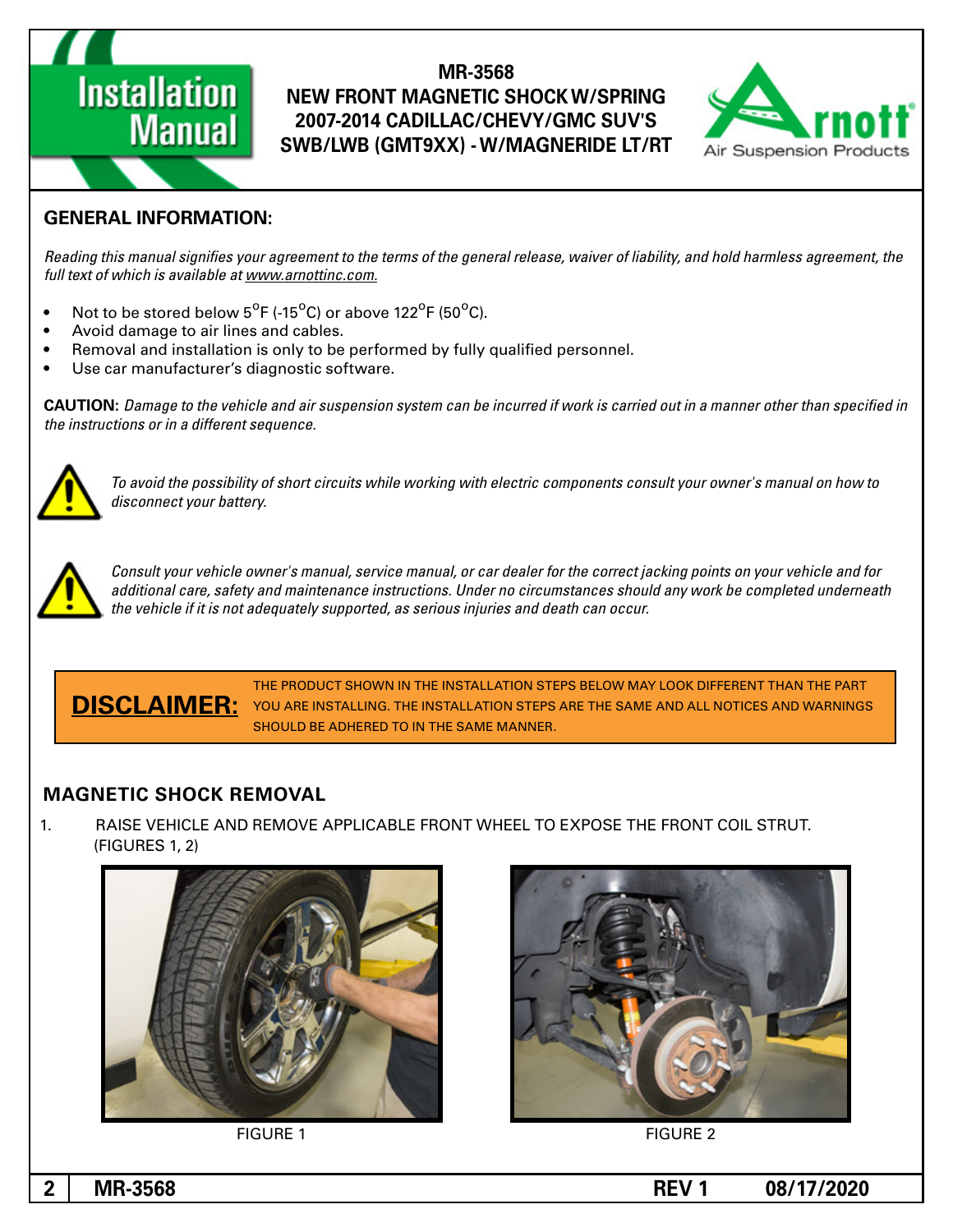

2. LIFT THE HOOD TO EXPOSE THE TOP OF THE COIL STRUT. LOCATE AND DISCONNECT THE ELECTRICAL CONNECTOR. (FIGURES 3, 4)



**Installation** 

**Manual** 





FIGURE 3 FIGURE 4

3. REMOVE THE 3 WIRE CLIPS AND TOP MOUNTING NUTS. (FIGURES 5, 6, 7)





FIGURE 5 FIGURE 5



**FIGURE 7**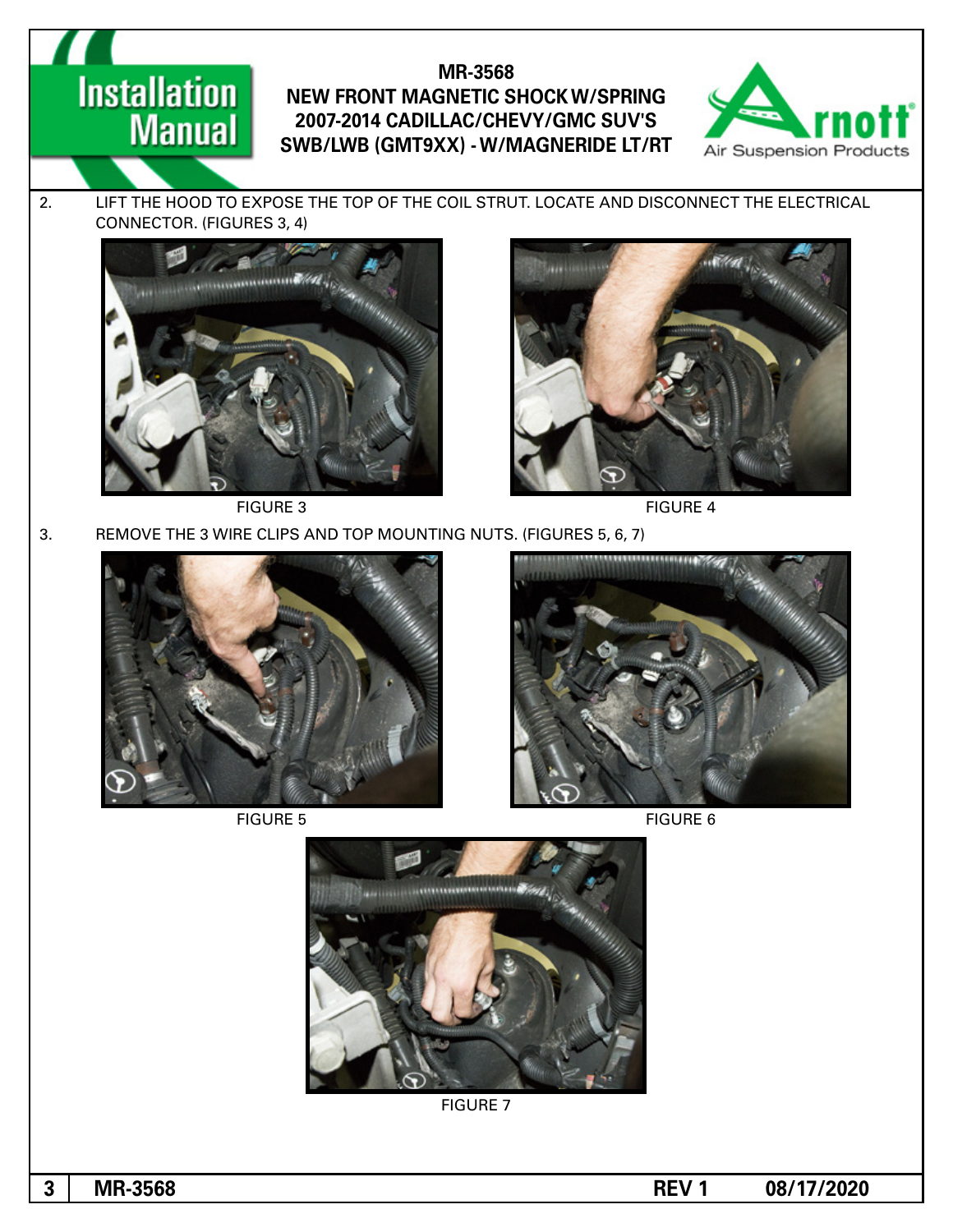

4. REMOVE THE TWO (2) LOWER MOUNTING BOLTS. (FIGURES 8, 9)



**Installation** 

**Manual** 

**FIGURE 8** FIGURE 9



5. LOOSEN, DO NOT REMOVE, THE SWAY BAR END LINK HARDWARE. (FIGURE 10)





6. CAREFULLY REMOVE COIL STRUT FROM THE VEHICLE. (FIGURE 11)



**FIGURE 11** 

**1** MR-3568 REV 1 08/17/2020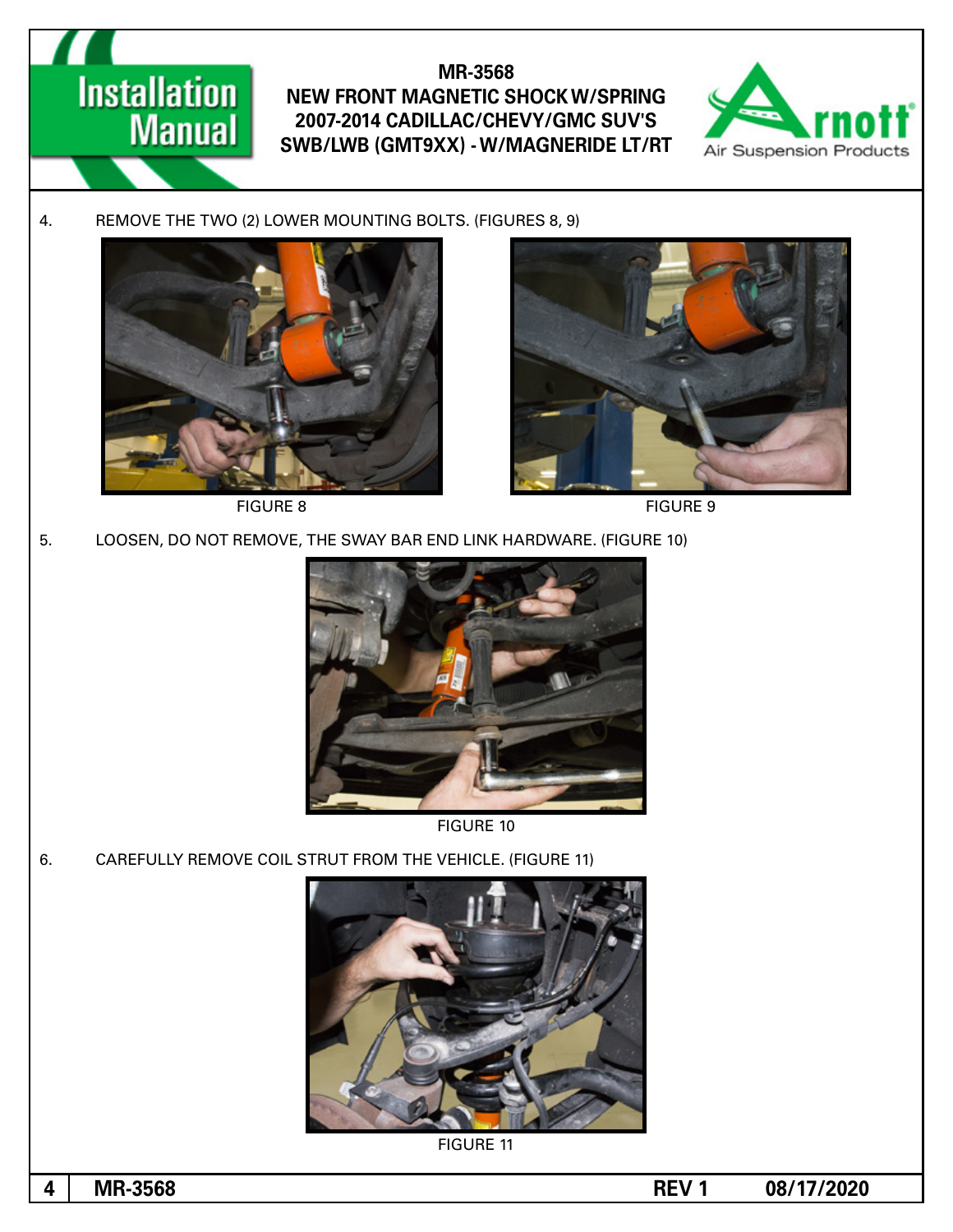# **Installation**<br>Manual

### **MR-3568 NEW FRONT MAGNETIC SHOCK W/SPRING** 2007-2014 CADILLAC/CHEVY/GMC SUV'S **SWB/LWB (GMT9XX) - W/MAGNERIDE LT/RT**



7. RELEASE CLIP AND REMOVE THE TOP ELECTRICAL CONNECTOR AND SAVE FOR REUSE. (FIGURES 12, 13)



FIGURE 12 FIGURE 13



8. REMOVAL COMPLETE.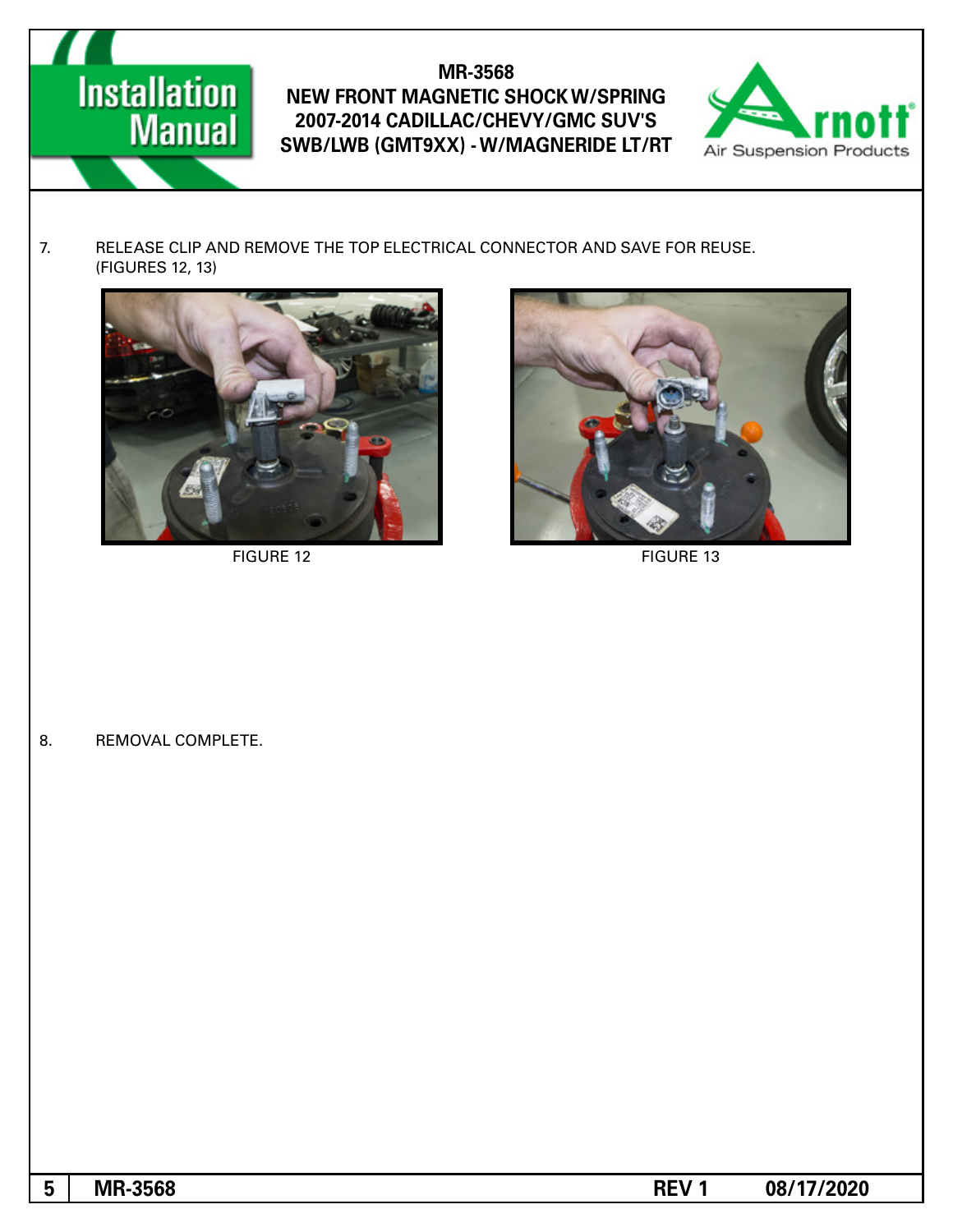

### **INAGNETIC SHOCK INSTALLATION**



1. REMOVE THE SUPPLIED TOP NUTS FROM THE SHOCK. (FIGURE 14)



**FIGURE 14** 

2. PLACE THE SHOCK IN THE VEHICLE ORIENTATED IN THE SAME MANNER AS REMOVED. (FIGURES 15, 16)



FIGURE 15 FIGURE 16

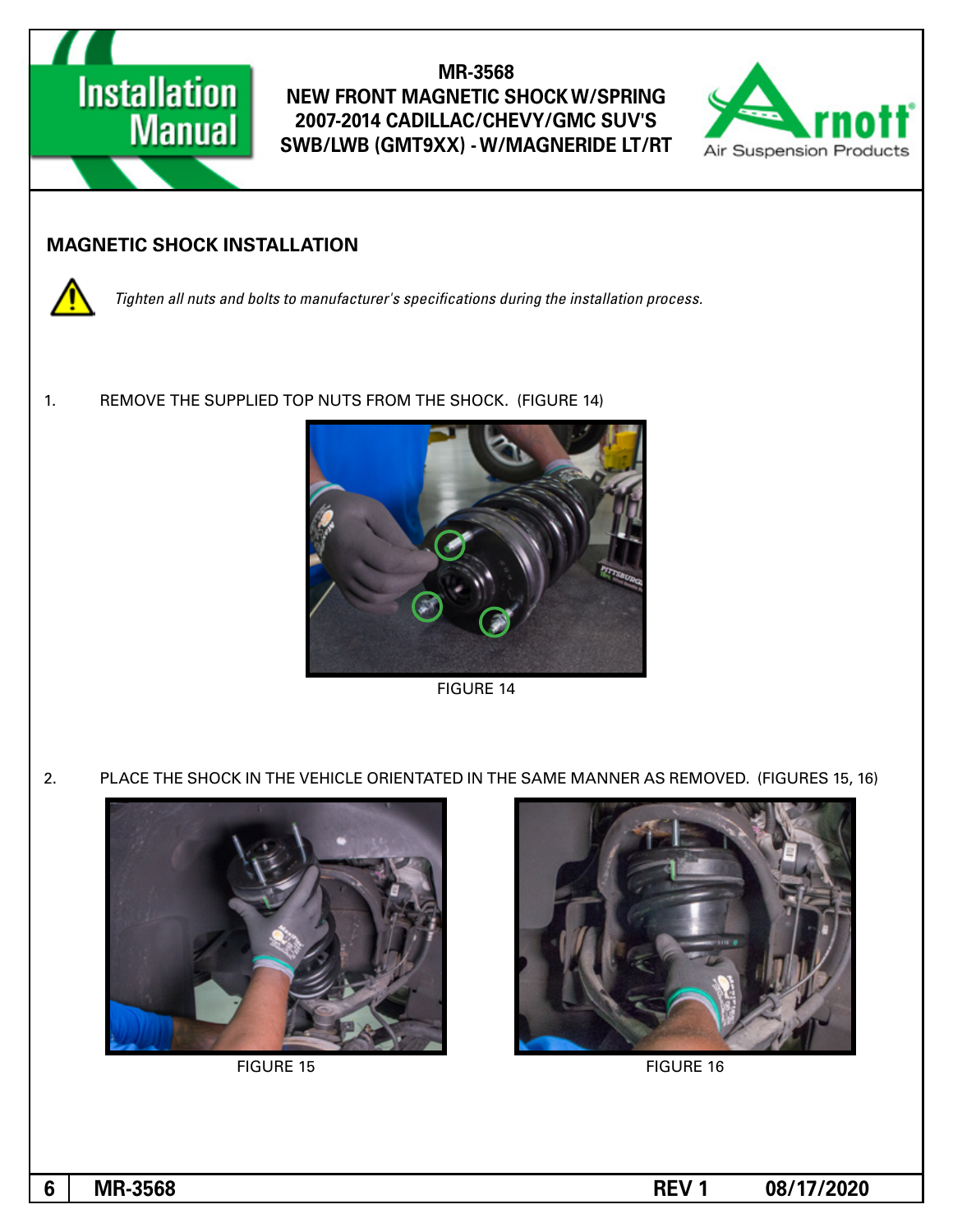

3. POSITION THE T-BAR ON TOP OF THE CONTROL ARM TO ENSURE PROPER MOUNTING. (FIGURE 17)



**FIGURE 17** 

4. REINSTALL PREVIOUSLY REMOVED BOLTS UP THROUGH THE LOWER CONTROL ARM. TIGHTEN TO MANUFACTURER'S SPECIFICATIONS. (FIGURES 18, 19)



**Installation** 

**Manual** 

FIGURE 18 FIGURE 19

5. TIGHTEN THE SWAY BAR END LINK. (FIGURE 20)



**FIGURE 20**